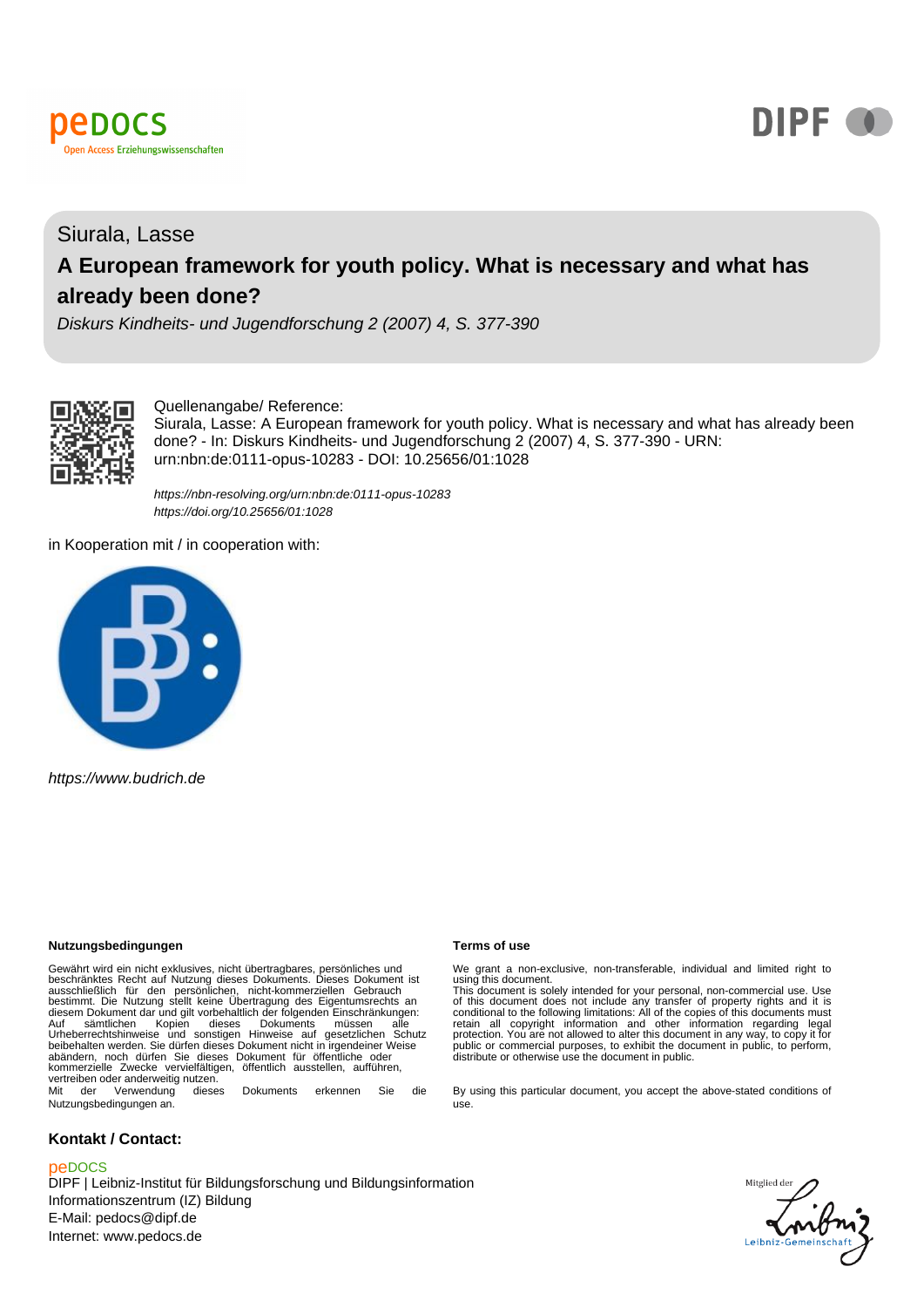# Diskurs Kindheits- und Jugendforschung Heft 4-2007

Jahrgang 2

Inhalt

## **Schwerpunkt** Jugend in Europa

| Rene Bendit & Wolfgang Schröer                                                                                                                                         | 357 |
|------------------------------------------------------------------------------------------------------------------------------------------------------------------------|-----|
| Rafael Merino/Mike Seckinger<br>Partizipation von Kindern und Jugendlichen in und durch Jugendarbeit-<br>Einige Betrachtungen aus spanischer und deutscher Perspektive | 361 |
| Lasse Siurala<br>"A European framework for youth policy: What is necessary and what has                                                                                | 377 |
| Andreas Walther<br>Aktivierung als neues Paradigma der Lebenslaufpolitik in Europa –<br>Varianten aktiver Arbeitsmarktpolitik und ihre biographische Relevanz für      | 391 |
| Hans-Georg Wicke<br>Die Gestaltung von Lebensbedingungen junger Menschen als gemeinsame<br>Aufgabe von Jugendpolitik in Europa – Bestandsaufnahme und Ausblick         | 405 |
| Wolfgang Gaiser/Johann de Rijke<br>Partizipation junger Menschen - Trends in Deutschland und der                                                                       | 421 |

## **Allgemeiner Teil**

## Aufsätze

| 439 |
|-----|
|     |

Diskurs Kindheits- und Jugendforschung Heft 4-2007, S. 355-356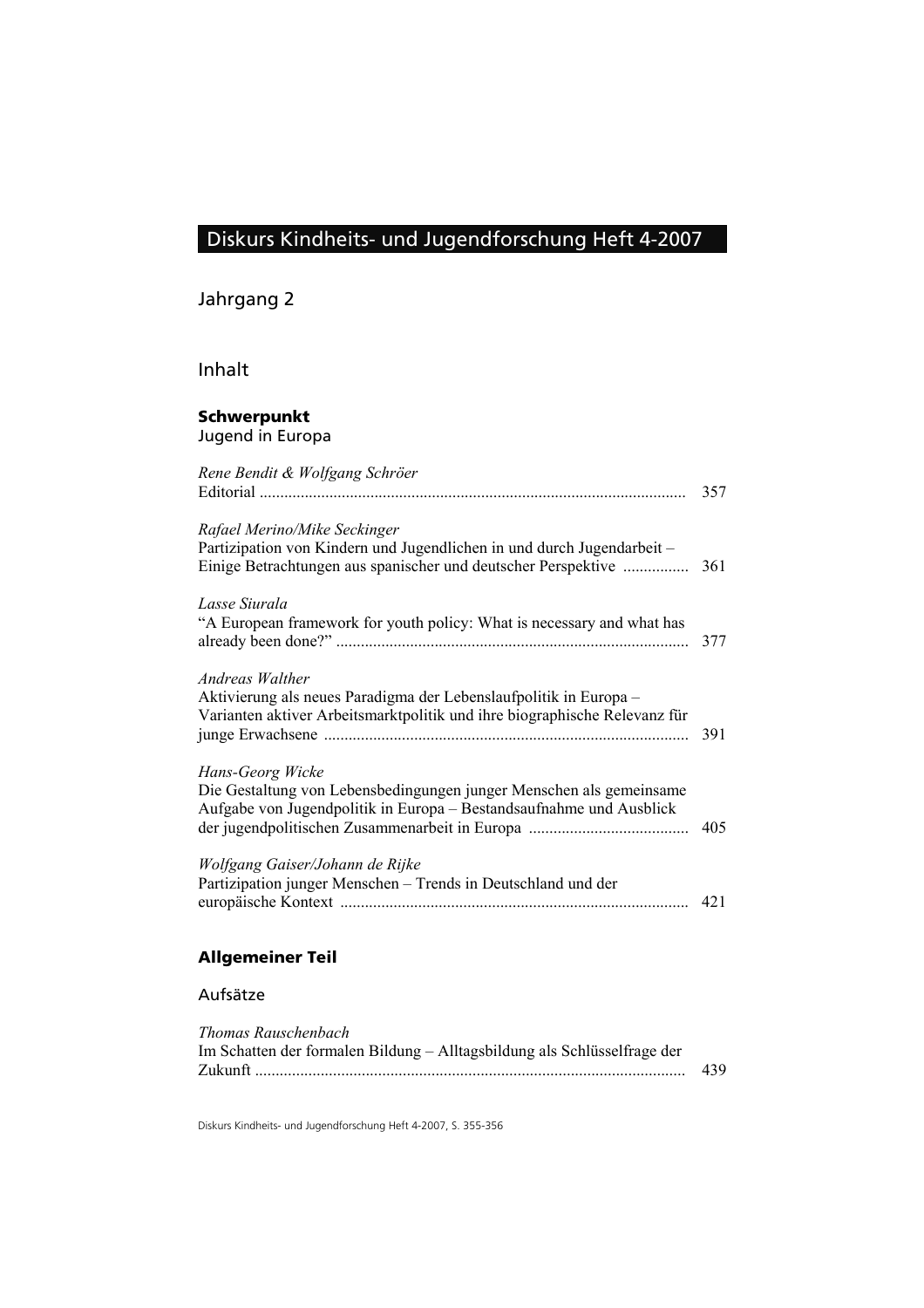## 356Inhalt

| Jeanette Roos, Andrea Grau, Margareta Heck & Hermann Schöler<br>Professionalisierung von Erzieherinnen und Erziehern bei der<br>Implementierung von Bildungsplänen am Beispiel von QUASI Heidelberg | 455 |
|-----------------------------------------------------------------------------------------------------------------------------------------------------------------------------------------------------|-----|
| Heinz Reinders<br>Biographische Orientierungen, Handlungen und Handlungskonflikte im                                                                                                                | 469 |
| Rezensionen                                                                                                                                                                                         |     |
| Tanja Mangold<br>Mey, Günter (Hg.) (2005). Handbuch qualitativer                                                                                                                                    | 485 |
| Gerda Winzen<br>Studie zur Gesundheit von Kindern und Jugendlichen in Deutschland                                                                                                                   | 487 |
|                                                                                                                                                                                                     | 489 |
|                                                                                                                                                                                                     | U3  |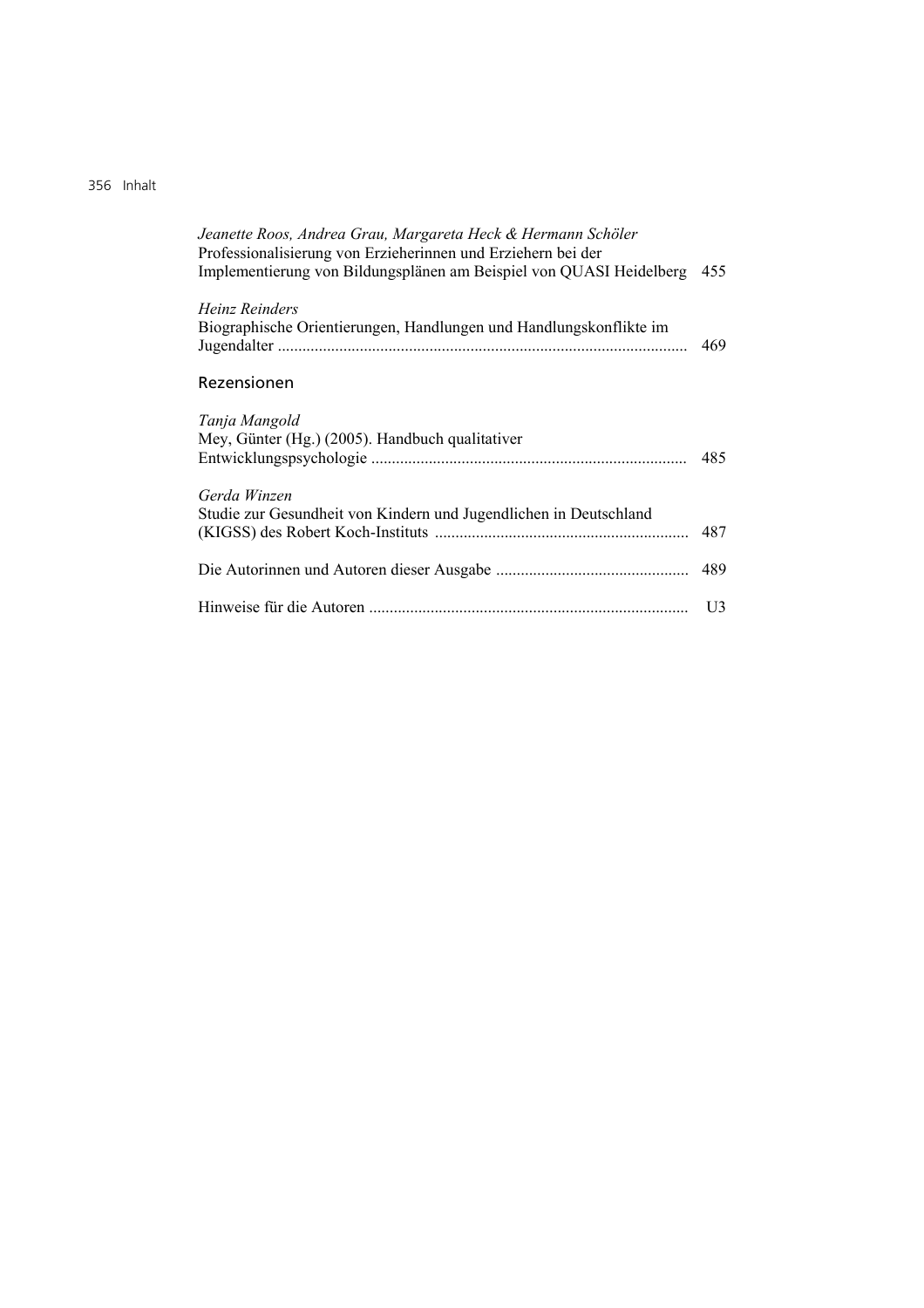## **Schwerpunkt**

## "A European framework for youth policy: What is necessary and what has already been done?"

*Lasse Siurala*



Lasse Siurala

#### **Abstract**:

A strength in European y outh policy is the ex istence of common objectives and instruments of implementation. Council of Europe and European Union have established objectives for their youth policies through a discussion with the member countries and the y oung people. In addition there are procedures and networks of policymakers, practitioners and researchers to implement them. The article goes on to identif y areas for improvement, like enhancing the role of youth policy in the current reshaping of a complex Europe, reducing the implementation gap, strengthening the evidence-base of policymaking and promoting y outh policy programmes as a learning processes. Finally the article focuses on the challenge of linking actors and competences in the youth field.

*Keywords*: youth, policy, Europe, networks

## 1. Strengths of *european* youth policies

Any international policy wishing to be successful has to share com mon objectives, it needs international and national structures for implementation and it has to have a good netw ork of key partners. These elements certainly exist in the European y outh policy field. Since the beginning of the 1980s' Council of Europe<sup>1</sup> (CoE) has been building a com mon fram ework for European y outh policies (see for example *Siurala* 2006). The launching of the European U nion2 (EU) White Paper "A New Impetus for European Youth" (2001) has contributed to increased sharing of y outh policy goals across the member countries. European heads of states have further em phasized the im portance of labour m arket and social integration of y oung people through their " European Y outh Pact" (2005). Today most national youth policies in Europe share objectives like promoting youth participation, understandi ng youth as a resource, im proving conditions for independent life, enhancing social inclusion of all y oung people and supporting cultural diversity, tolerance and integration of ethnic y outh. Another priority is " integrated youth policy" – a conscious and structured policy to coordinate services for youth.

European Youth Pact

integrated youth policy

Diskurs Kindheits- und Jugendforschung Heft 4-2007, S. 377-390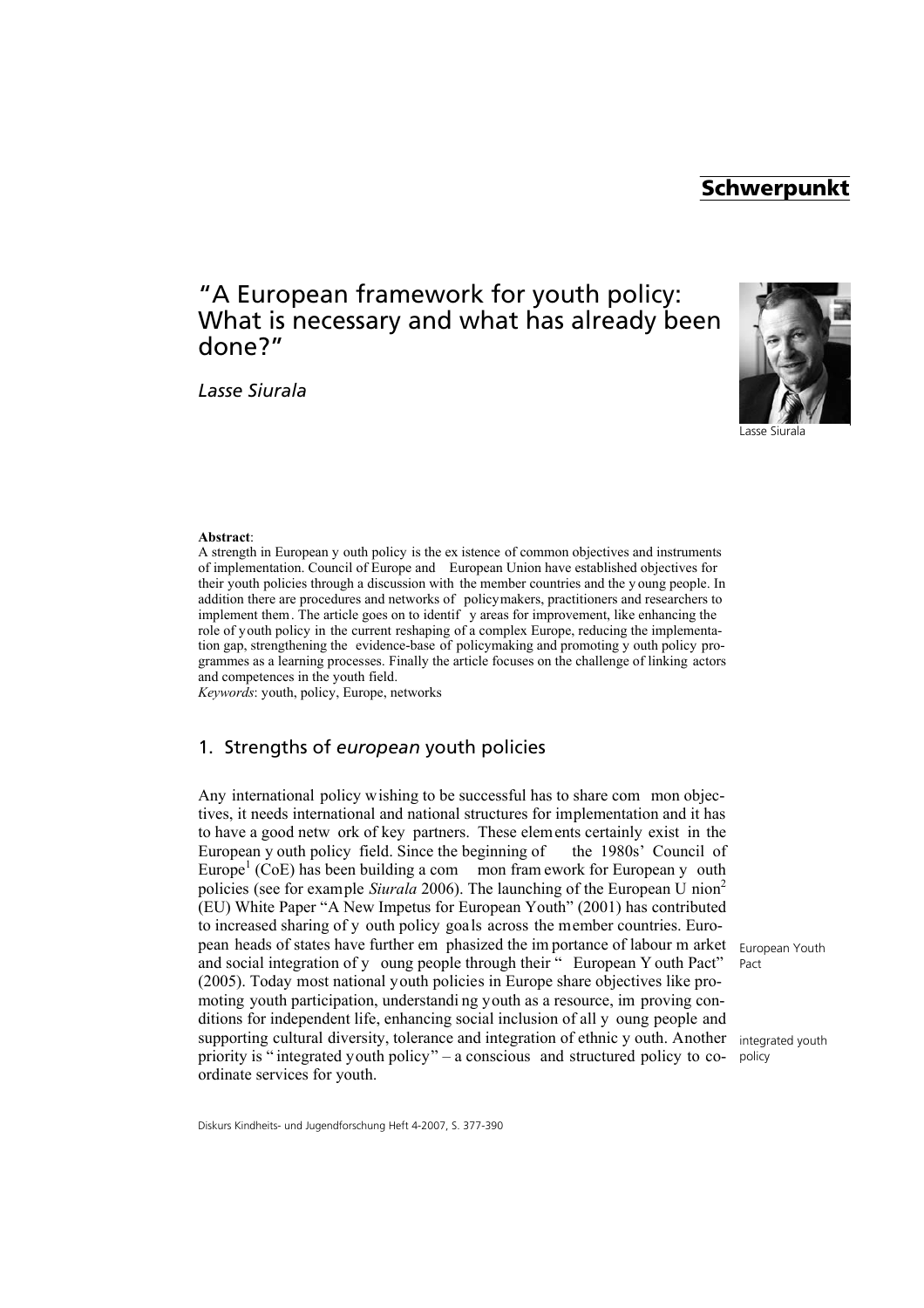General objectives need efficient organisational structures to cascade them down. On European level the y outh sector of the CoE links 46 countries, youth NGOs and researchers and has profiled itself as an expert on youth affairs, as an educational actor in hum an rights and y outh participation and as a focal point for research co-operation. EU youth structures have linked 27 member countries through the method of open co-ordination and the youth programmes. Youth organisations are im portant vectors in European y outh policy -making. On a national *level* they act through national organisations and national y outh councils and on an international level through European Y outh Forum , the Brusselsbased umbrella organisation advocating the interests of international y outh organisations and national y outh councils. Youth researchers representing a w ide range of disciplines have also establis hed networks and even research institutions on national level and are active through their international organisations and recently through joint structures created by CoE and EU.

Specific to Europe is that national m inistries often have a special department and legislative basis for youth work and youth policy. On the regional and municipal level y outh policies are im plemented and carried out through a variety of actors; y outh organisations, m unicipal youth work, the churches or voluntary w orkers – and often through various com binations between them. Recently, also private com panies have taken some responsibility of supporting local youth work.

Neither the Council of Europe nor the Commission have a mandate to direct national youth policies. The central guidance takes rather the form of "information management": both provide guidelines to develop youth policy and youth work.

Revised European Charter on the Participation of Young People in Local and Regional Life

The CoE does this through its standard setting documents like the "Revised European Charter on the Participation of Y oung People in Local and Regional Life" (2004), recommendations of the Committee of Ministers and through its process of National Youth Policy Reviews. The Policy review is an educational process w hich starts w ith a national report on youth policy objectives, structures, activities and future plans, followed by a study and reflection carried out by an independent expert group and an open and public discussion of both of the reports at the CoE meeting of the representatives of national youth ministries and youth organisations. In addition ther e are synthesizing reports on these policy reviews (*Williamson* 2002). The Commission runs information management through Open Method of Coordination. It sends the member countries questionnaires on Com mission's key youth policy themes, puts them together and integrates the results into its y outh policy processes. The Commission also runs 'structured dialogues' with its key partners and aim s at integrating the input from the bi-annual Y outh Events held by presidential countries. Further elements of the Com mission's y outh policy include y outh programmes and the Youth Portal.

European Youth Forum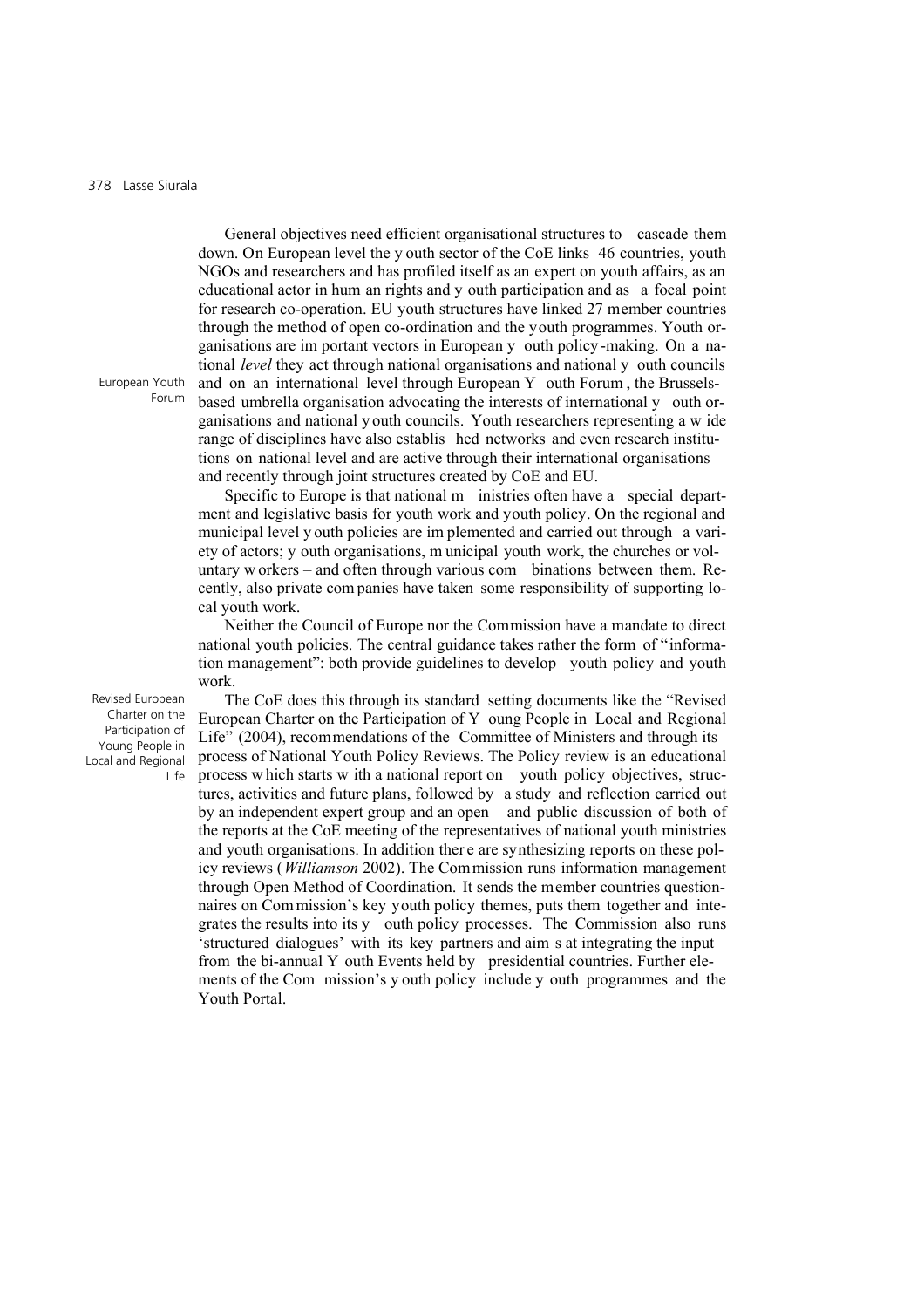## 2. Areas of improvement

Despite the strengths and potentialities for European y outh policies, there also exist weaknesses and threats. The following list is far from complete, but it covers many of the challenges felt pertinent across the different adm inistrative levels of youth policy and youth work.

*(1) Facing the diversity of youth and youth policy conditions in Europe.* Research and statistics clearly indicate that the living conditions of y oung people in Europe are very different and that the gap is widening (*Chisholm* et al. 2002). At the same time as many Northern and West European countries provide good standard of living and fair opportunities for social, cultural and labour market integration, as well as a rich offer of y outh w ork services, m any Central and Eastern European countries struggle in developing the quality of their educational systems, their links to labour markets, the disparity between rural and urban areas, brain drain, substance misuse, condition of ethnic y outh, human trafficking and other hum an rights concerns. To achieve a balanced y outh policy development across Europe, it will be im portant for the y outh sectors of international organisations to situate themselves in this framework: What can the EU youth structures do to promote integrated y outh policies and a basic level of services in all countries? What can be done to this effect through the youth programmes, the open m ethod of co-ordination and through the links to other policy fields of the EU relevant to y outh integration; that is the labour markets, education, social affairs and health policies? How will the CoE profile itself in this context to avoid overlapping action and to m ake optimum use of its w ider European networks of governments, NGOs, researchers and other experts? How should both organisations develop their already promising co-operation in the youth field?

*(2) Exploring the potentiality of linking child and youth policies.* Many European countries, like Norway, The Netherlands, UK and Finland, have broadened their youth policies into children *and* youth policies. The aim is to guarantee a 'seamless transition' from childhood to y outh and eventually to adulthood. The Dutch authorities use the term 'life phase integration'. Often children and young people fall betw een the services of the different sectors. Y oung people at the age of 9-13 years m ay find them selves too old for the day -care services of the social sector and too young for the youth services or young people dropping out of school may still be too y oung to enter the em ployment and further education services and fall on nobody 's land. The services directed at children and young people should join hands to facilitate the transitions.

*(3) Reducing the 'im plementation gap'* **.** The process and the adoption of the White Paper guidelines have contributed to a convergence of national policy objectives. Still, national legislation, guidance and support are far from systematic in implementing them to the regional and local level. Regional and local policies and youth work practices are sometimes simply ignorant of some of the key European youth policy aim s. Term s like " non-formal learning" or " inte-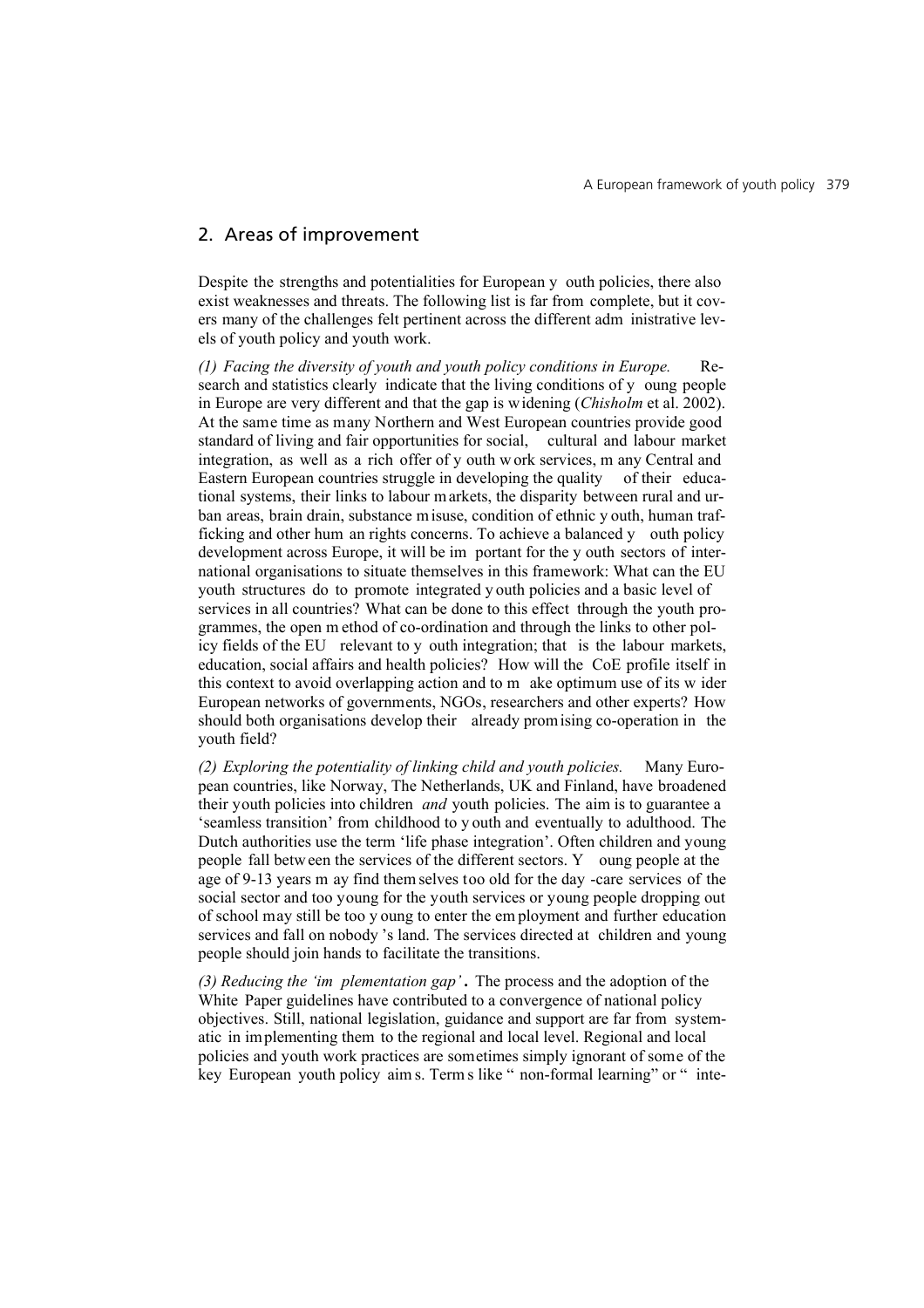grated youth policy" are not well known on the grass-root. Many municipalities fund and run their own y outh policies and activities irrespective of national guidelines. Often municipalities feel that due to their constitutional autonom y, they do not approve to be correct to be m anaged by the state. EU and national youth policy objectives do not seamlessly trickle-down to the local level.

To reduce the 'im plementation gap', m easures to be discussed include: Clarifying international youth policy concepts to the practitioners of youth work and establishing coherent national y outh policy program mes w ith m easurable sub-objectives and involving the regional and local level actors in their design as well as integrating research in th e measurement and evaluation of the programmes. And, how to make youth policy programmes and activities transparent and easier to assess for the young people?

*(4) Bridging vision and practice.* General objectives do not easily translate into action and practices in local youth work. One exam ple is the " integrated youth policy". The White Paper and the European Youth Pact call for an integrated approach where the youth sector co-opera tes over other sectors to see to it that interests and needs of young people are met. However, in practice there are very few national level exam ples of successful y outh policy structures and on local level integrated approaches are often limited to project-based co-operation of the y outh field w ith the school, the social and health sector and the cultural sector. The Austrian Presidency Youth Declaration 2006 criticise the European Youth Pact because "it does not seem to materialise into concrete measures".

To ensure the credibility of EU y outh policy objectives, the gaps between the vision and the reality should be identified and evaluated: Using research and self-evaluation to identify the incongruence between principles and practice in youth policies, finding way s to adjust objectives to the realities of youth work practice on the local level and to develop w ell-documented good practices of integrated youth policies and youth participation.

*(5) Strengthening evidence-based policy.* Transition to adulthood has becom e increasingly complex, contingent and individualised at the sam e time as young peoples' lifestyles are character ised by diversity , am biguity and change. Intergenerational relations, globalisation, religious tensions and inform ation and communication technologies, the net in particular, constantly re-shape y oung peoples' opportunities and risks. In a CoE study on y oung people in Europe the researchers *Chisholm/Kovacheva* (see 2002) titled their report "Exploring the European Youth Mosaic". Indeed, European youth constitute a mosaic –like picture, where all colours appear and where differences between the various shades are difficult to set. A recent study on young people and y outh cultures in Helsinki metropolitan area describes them as an " atomised generation" ( *Salasuo* 2006). The author say s that the atomised generation " forms a particle-like m osaic, constantly m oving in the shivering field of cultural phenom ena. It is characterised by the freedom and the demand of choice. It does not have a linear direction, in a way it has stopped in constant change." The youth scene has become very differentiated and difficult to grasp. To react to this com plexity European youth policy is m ore than ever dependent on better understanding. We need a good knowledge-base on the diversity and dynamics of the youth scene.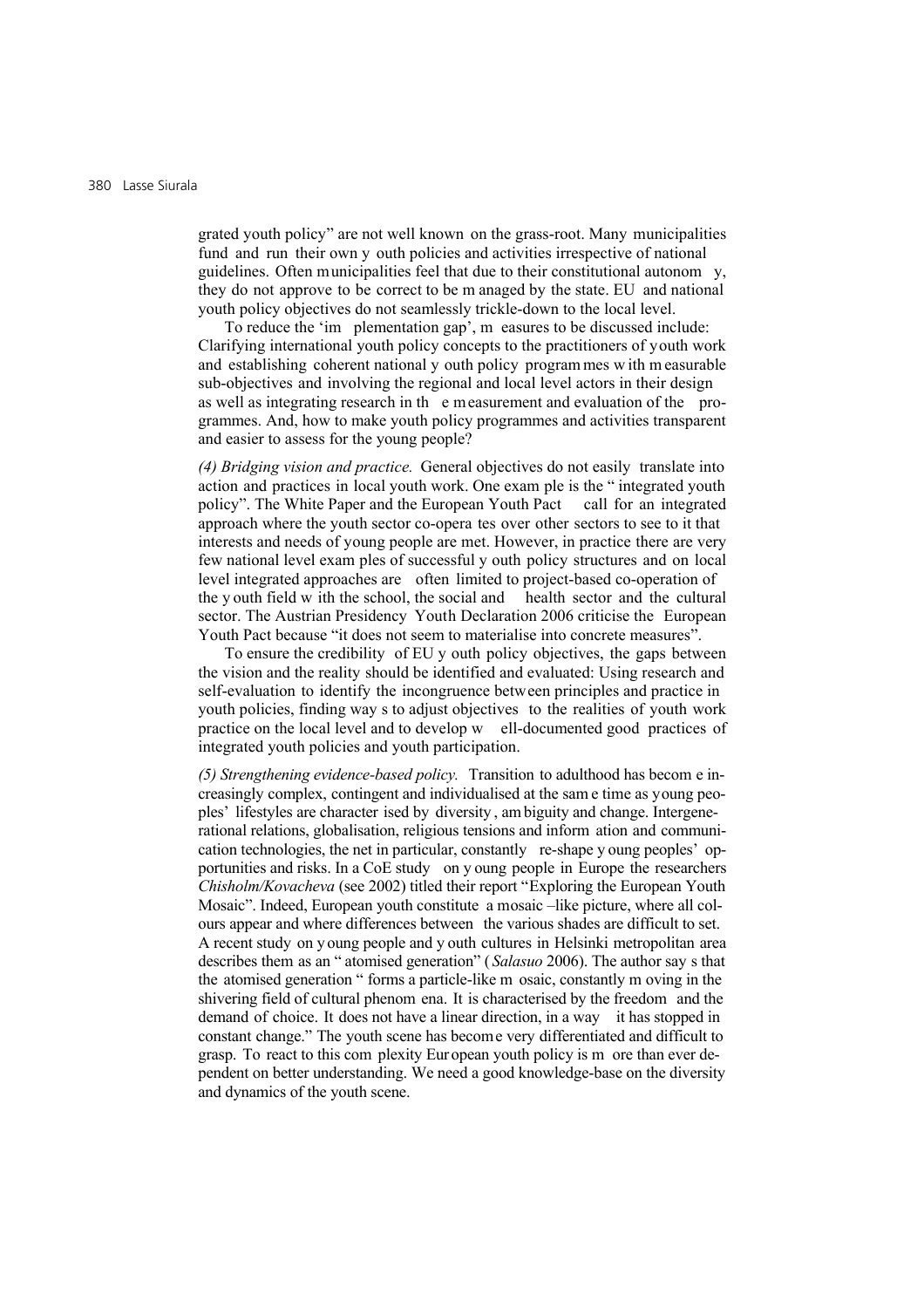*(6) Understanding complexities.* The main concern of European Youth Pact and other youth policy documents is the social inclusion of y oung people through education to employment. Im plementation of any m easures in these fields is facing the complexity of factors affecting educational and labour market careers of young people, the unexpected w ays that these policy measures hit vulnerable youth and the difficulties to handle the interrelations and interdependencies between leisure, education, em ployment, housing etc. To successfully implement broad youth policy programmes we need analy sis on the com plex social processes involved.

To improve measures of social inclusion of young people, there is again the need for more intense co-operation w ith research for a better understanding of the complexity of social processes related to y outh policies. A particular challenge is to break out from isolated research w here labour m arket researchers, educationalists, psychologists and sociologists all focus on their ow n problem areas and, instead, enhance a broader look across all these fields. It has also been suggested that establishment of a policy advisory body recruited from relevant researchers w ould help policy makers acquire know ledge on the com plex social processes affecting young people.

*(7) Youth policy programmes as learning processes.* Youth policies on all levels of public administration should both *guide* youth policies in their field of action and *learn* from the im plementation of their policies. On international level the Open Method of Coordination is a promising effort to gather information on the implementation of the White Paper and to evaluate its success. Due to tight time schedules and the lacking capacity of the governments to gather information and process it, the feedback evaluation rem ains incom plete. Another international measure is the CoE National Youth Policy Reviews as a w ay to learn about the implementation of the O rganisation's y outh policy objectives. O n a national level there are only a few examples of governments which systematically elaborate their general objectives into m easurable sub-objectives, evaluate the im plementation through statistical data and research and feed this information back to redrafting the original objectives (see *Siurala* 2006, *Williamson* 2002).

Public youth policies becom e innovative learning processes w hen governments (or other levels of public adm inistration) involve them selves in ongoing analysis of their y outh policy program mes based on sufficient statistical data and independent research. It is equally important to involve the various actors of the policies in this process.

*(8) Linking competences.* An important issue is the co-operation between policy makers, youth workers (of municipalities and organisations) and youth research, all with their own complementary competences? The final chapter to follow will argue that this is not simply a question of proper administrative and networking structures, common platforms and program mes, but a deeper issue of differing institutional practices, languages, rhetoric, vested interests, power and ideologies.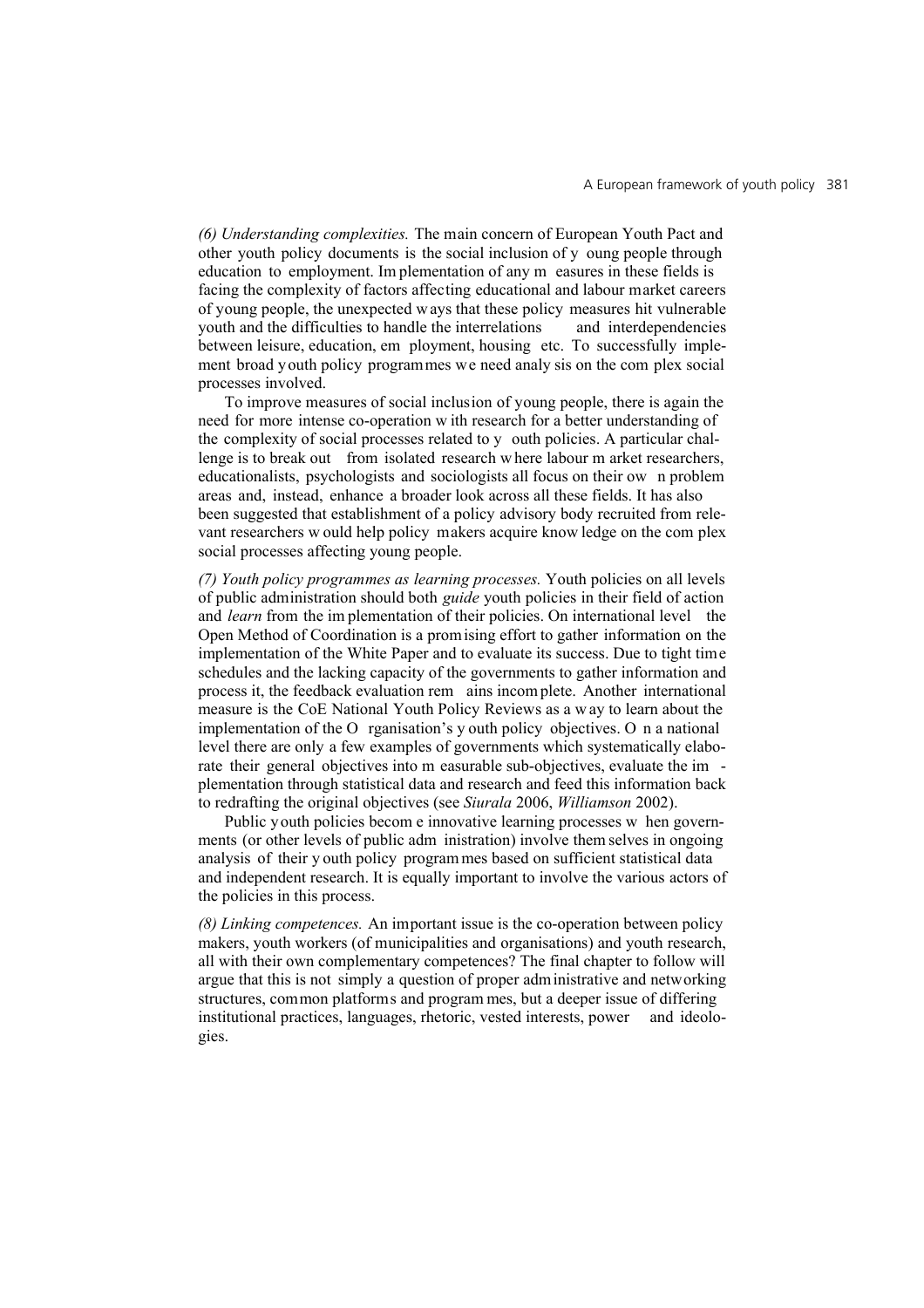## 3. Linking actors and doctrines – an impossible mission?

The European y outh field should m ake optimum use of its ow n networks; the youth workers, the policy makers and the youth researchers. Unfortunately reality does not always m eet this objective. As an exam ple, the Finnish EU Youth Meeting in H yvinkää July 2006 w as to link the com petences and actors of the youth field. A particular emphasis was co-operation with youth research. However, the discussions in the m eeting made it obvious that advocacy and use of internal rhetoric was more visible than genuine pursuit for mutual understanding and co-operation. Clearly the establishment of "a network form of organisation" was hindered by differences of thinking, even by a polarized w ay of thinking, on some of the key concepts and practices in the youth field.

## 3.1 Responsibility – divergent expectations and convergent opportunities

There are big differences as to how the responsibility to organise y outh work is shared. As an exam ple, in Finland, Ge rmany and Austria the public sector, the municipalities in particular, take a str ong role in providing premises for young people, youth workers, street w ork, youth information and support to y outh organisations. The Finnish Y outh A ct  $(72/2006)$  stipulates this very clearly: "Youth work and youth policy are part of the local authority 's responsibilities". In Malta and m any southern European countries the church and the  $3<sup>rd</sup>$  sector are the main actors in youth work. Elsewhere in Europe the social, cultural, education and youth sectors run services for y oung people in close co-operation with organisations and voluntaries, even if there might not be a clear legislative mandate to do so. Private and semi-private organisations, foundations and ad hoc projects and program mes are typically responsible for leisure activities and youth at risk programmes in North America. And finally there are countries and municipalities totally without even the basic services for young people.

Thus the responsibility of organising services for young people is shared very differently. As a result "youth work" and "youth policy" are conceptualised in a diverse manner with dissimilar interests in promoting and developing them. This may lead to oppositional thinking perhaps hindering open networking and joint policies.

Youth organisations remind us of the large work carried out by voluntaries and the importance of an independent vivid civil society to democracy.

As an example of polarised thinking betw een the public sector and the 3 <sup>rd</sup> sector is the former's "concern for professional y outh work" and the latter's interest in "promoting voluntary w ork and a vivid civil society " (see figure 1). Sometimes municipal youth workers, due to their vocational training, full-time jobs, youth centres and links to other expe rts, are considered as the real professionals of youth work com petent for high quality work. They tend to criticise volunteers and NGO p eople for their (assumed) lack of professional expertise and lack of long-term commitment. Thus, according to the professional youth workers, the priority in y outh work should be on developing municipal youth work. Youth organisations, on the other hand, rem ind us of the large w ork car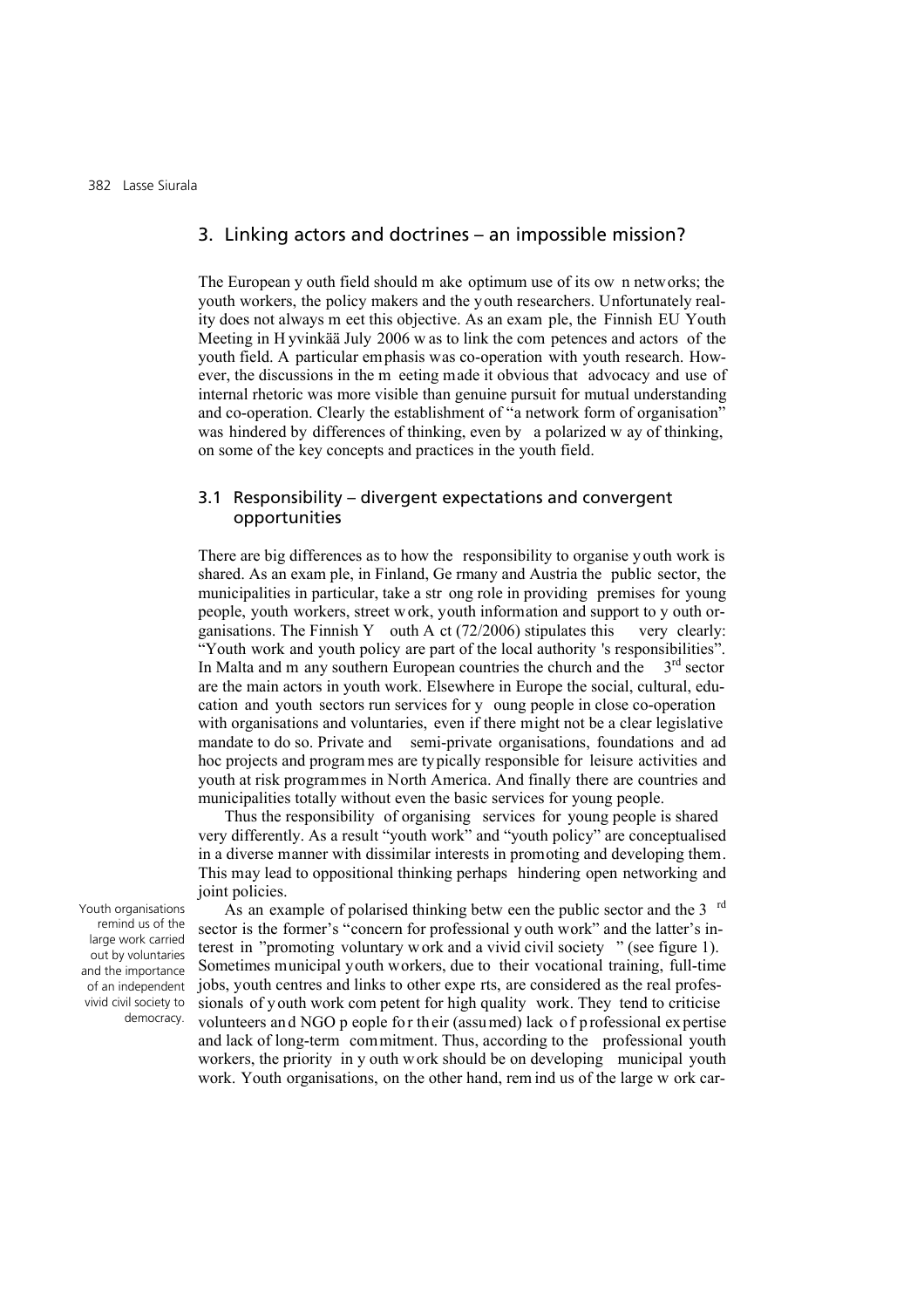ried out by voluntaries and the im portance of an independent vivid civil society to democracy. They expect more support from the public sector to be able to use their energy to work with young people and not to raising funds.

*Figure 1:* divergent expectations on the role of youth work



In relation to the private sector the NGOs feel th at their objective is to "secure an independent and critical voice", like being able to raise their concern on polluting companies, working conditions and contracts of the global enterprises in the developing countries, producti on of environm ental hostile products, negative effects of globalisation etc. The private sector could see things differently. The business world might appreciate the competence of the NGOs to create social trust – a prerequisite for economic grow th, or the com panies might welcome the role of NGOs to organise leisure activities which regenerate the work force and provide them with various social skills.

The neo-liberalist wave has increased the private sector driven criticism that the public sector should function more efficiently and cut costs through apply ing private sector management methods, outsourcing and privatisation. The public sector has already started to implement private sector management methods like Total Quality Management, EFQM, CAF, Balanced Score Cards, quality assurance m easures and Pay -for-Performance schem es. Still, the thinking that the private sector should be kept at arm's length is strong. Universalistic services with a strong public sector remains at the heart of, particularly the Nordic, welfare societies and this thinking also has a strong public legitimation. Some areas of public adm inistration are particularly sensitive and reserved to private sector interests, like the health sector to tobacco and alcohol industries. Public youth services often tend to position them selves as a necessary alternative to commercial youth cultures.

The public, private and  $3<sup>rd</sup>$  sectors have all certain divergent basic assum ptions concerning their interrelationships. D ue to the differences co-operation

In relation to the private sector the NGOs feel that their objective is to "secure an independent and critical voice"

The business world might appreciate the competence of the NGOs to create social trust

The neo-liberalist wave has increased the private sector driven criticism that the public sector should function more efficiently

The public, private and 3<sup>rd</sup> sectors have all certain divergent basic assumptions concerning their interrelationships.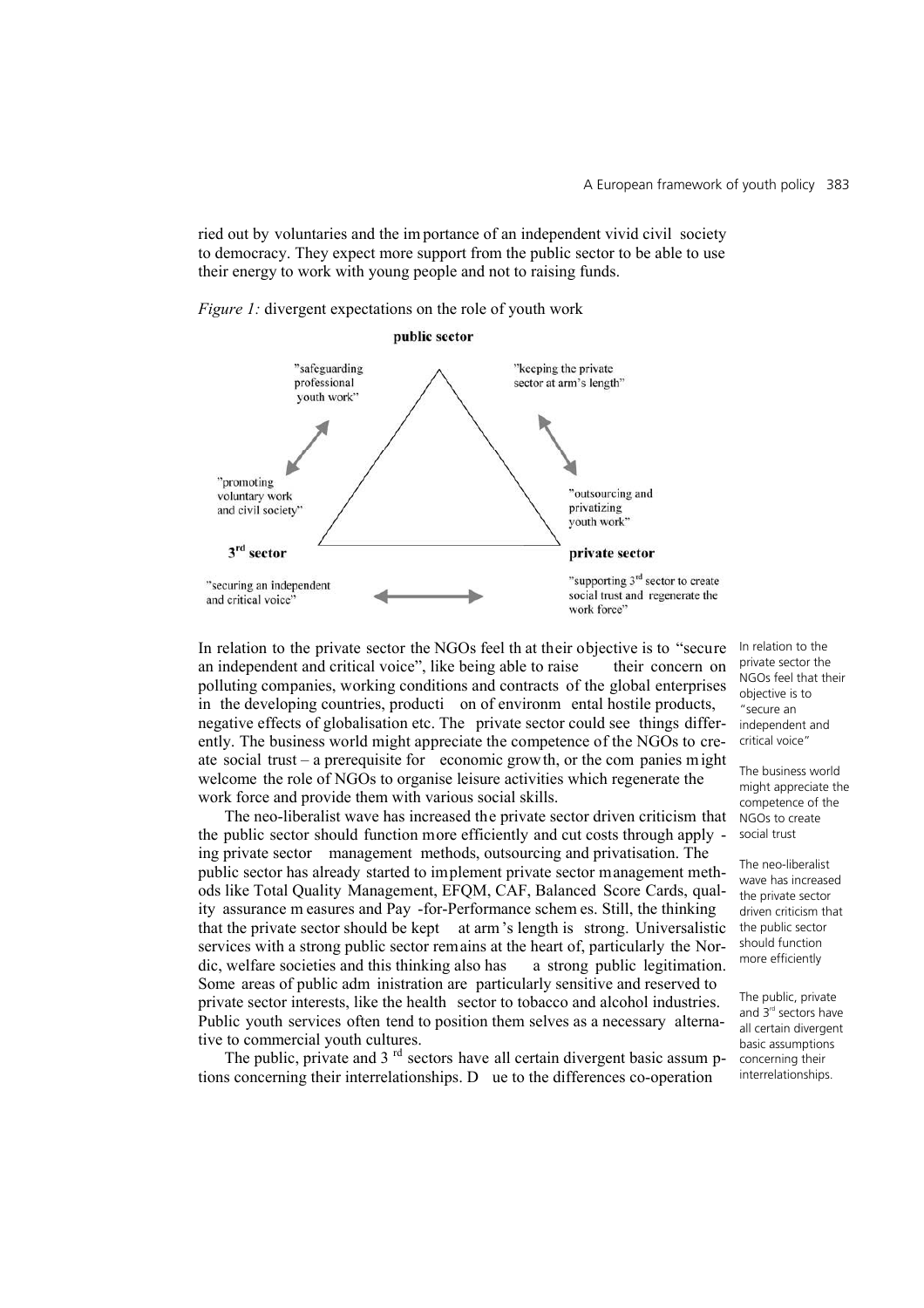between the sectors does not com e naturally. Probably the most fanatic spokesmen for 'dialogue', 'netw orking' and 'partnerships' should be better aware of the internal conflicts in the youth field. However, there are also exam ples of sharing the responsibility . A search for balanced support structure to both organisations and m unicipality-based y outh work, and provision of services for young people as a joint venture between the m unicipality and the organisations are exam ples of linking actors and interests. Public-private-partnerships have shown to have potentiality and under the um brella of 'the entrepreneur-citizen' companies have helped  $3<sup>rd</sup>$  sector organisations run their activities.

## 3.2 Prevention – is it possible to cross the boundaries of discourses and paradigms?

The focus on youth policy may be on general early prevention, targeted intervention or reintegration. The Nordic welfare m odel believes in universalistic public services as the main measure to combat social exclusion, deviancy and criminality. A social, cultural and educational policy based on equality, vocational guidance for all and inclusive labour m arkets serve as exam ples. In the y outh field this means providing good leisure activities, y outh information and support for y outh organisations available for all y oung people. In this case youth work focuses at early prevention and is often characterised "opportunity focused".

Sometimes youth policies appear "problem oriented". This is the case when the focus is on m edia created issues (often called "youth problems") or when youth policies become dominated by work with young people with clearly identifiable risk sy mptoms ("problem youth"). These m ay refer to young people in

early prevention

targeted intervention

Care and reintegration gangs, racist y outh groups, those expe rimenting w ith drugs, binge-drinking youngsters, those with difficulties at school, school-leavers, unem ployed youth, those with behavioural disorders etc. Street w ork, social w ork, em ployment workshops, multi-agency projects and programmes on y outh problems etc are examples of this type of youth work (targeted intervention). Public perception of youth as a problem is known to all societies, but perhaps it is m ost prevalent in neo-liberalist countries w ith 'selective social policies' (as opposite to 'universalistic social policies'), which tend to create moral panics on y outh and launch restrictive and project based measures at them. Care and reintegration, the third ty pe of prevention, is focused on m ultiproblem y outh. Y outh w orkers m ay w ork, often in cooperation with social

workers and psy chologists, to help y oung offenders, drug addicts, ex-drug addicts, long-term unem ployed y oungsters, school drop-outs, etc to reintegrate into the society . There exists a variety of policy argum entation in favour of measures of efficient integration and car e; there may be well resourced and developed services for drug addicts because it is pragm atic to do so, because it is economically the m ost sensible solution or because it is the moral duty of the society to care for its sick citizens.

Within a country and between the countries there are discernible differences of approach to youth deviance according to their, almost paradigmatic, priorities on either early prevention, targeted intervention or care. For example in UK and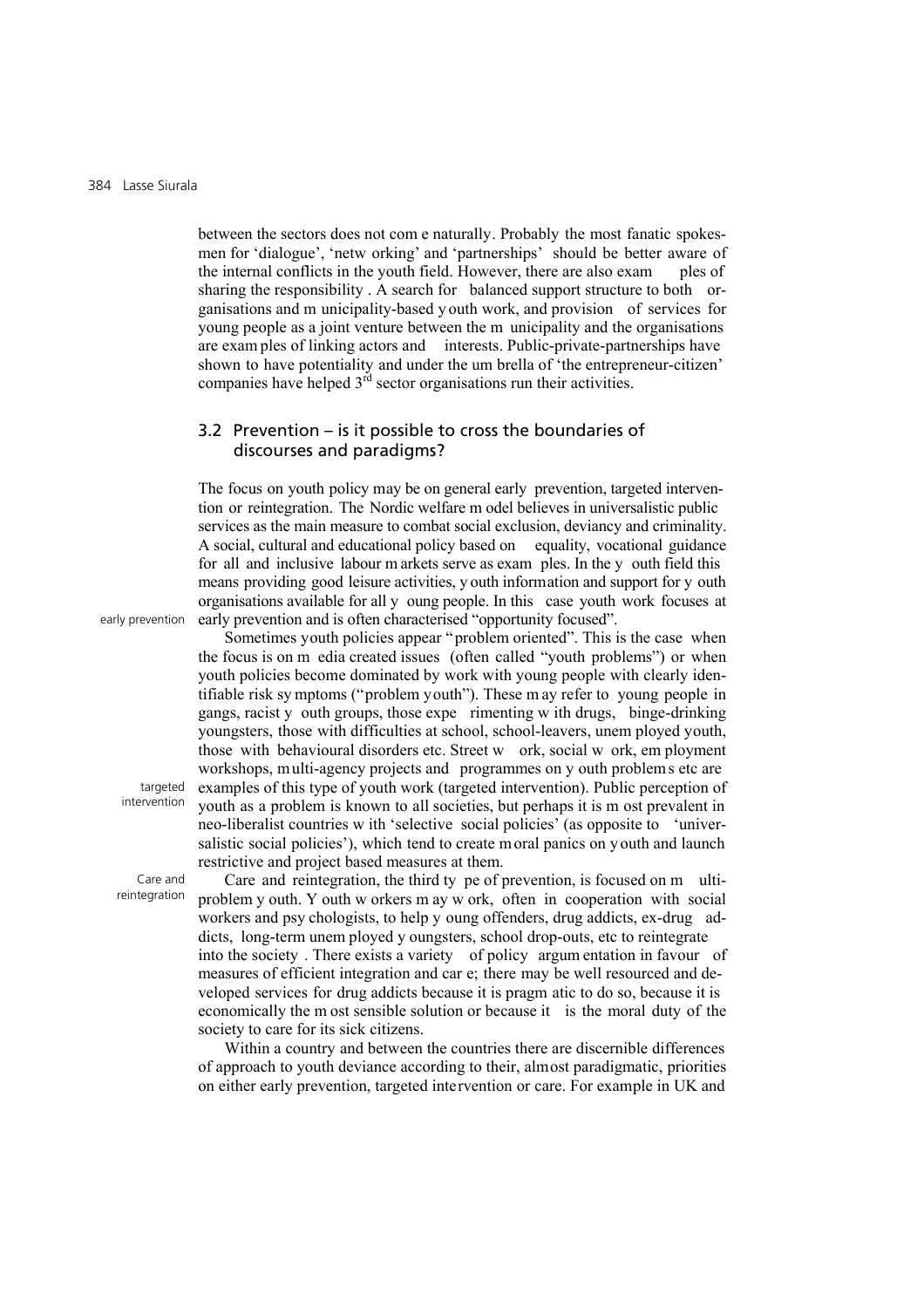Wales the imprisonment rate of young offenders is about 5 tim es higher than in Finland and it is explained to reflect the difference between the Anglo-American "justice model" and the Nordic " welfare model" (*Kuula* et al. 2006). The former emphasizes the deeds and responsibility of the offenders and promotes quick and strict intervention which then led to massive increase of imprisonment rates of y oung people. The N ordic model is based on the social and psychological problem s and needs of the offenders and on a strong belief in early prevention through general social welfare services and em phasis in psy chologically and psy chiatrically-oriented intervention, and has kept imprisonment and crime renewal rates low.

One may try to go beyond these paradigmatic controversies, and try to look at the strengths and w eaknesses of the " opportunity focused" and " problem oriented" approaches. Problem oriented youth w ork is often project- and programme based. In addition to the flexibility to react to youth issues, further benefits are that work is clearly target ed, measures to reach the objectives are carefully outlined and there are measurable evaluation criteria with strong investment in evaluation processes. As a result the developm ental drive is strong, results are transparent and it is easier to pool in partners and funding. The results are transparent and it is easier to pool in partners and funding. The weaknesses of the problem oriented a pproach are that y outh questions and young people risk of becom ing negatively labelled, y outh policy tends to be sporadic and " politicised" – easily affected by daily political and media concerns. The strengths of the opportunity focused early prevention youth work include continuity, long-term planning, perm anent staff of professional y outh workers, broader clientele and creati on of positive perception of y oung people with resistance to sensation seeking m edia and political concerns and panics. The weaknesses consist of inability to quickly and flexibly react to em erging youth questions, com partmentalisation and lacking concern on developing new measures and methods in youth work.

The two approaches described are not mutually exclusive. Ideally , it could be possible to develop an approach, w hich takes into account the strengths and weaknesses. This w ould mean establishing m inimum standards for youth work and care provision (like y outh premises with youth workers and attractive programme offer, youth information, social youth work and funds for youth organisations and y outh action groups) *and* readiness to establish projects and programmes (like launching multi-agency projects on any emergent youth problems or new expectations from the young people). In this manner it is possible to step outside one's one paradigm of youth prevention, compare the disadvantages and advantages and modify one's original approach.

## 3.3 Management – are the private sector management tools applicable to the youth field?

During the past 25 years there has been a w ave of public m anagement reforms. A vanguard of the changes " New Public Managem ent" argues for reduction of public expenditure, increasing responsiveness to citizens, building networks and partnerships and, m ost importantly, improving performance and accountability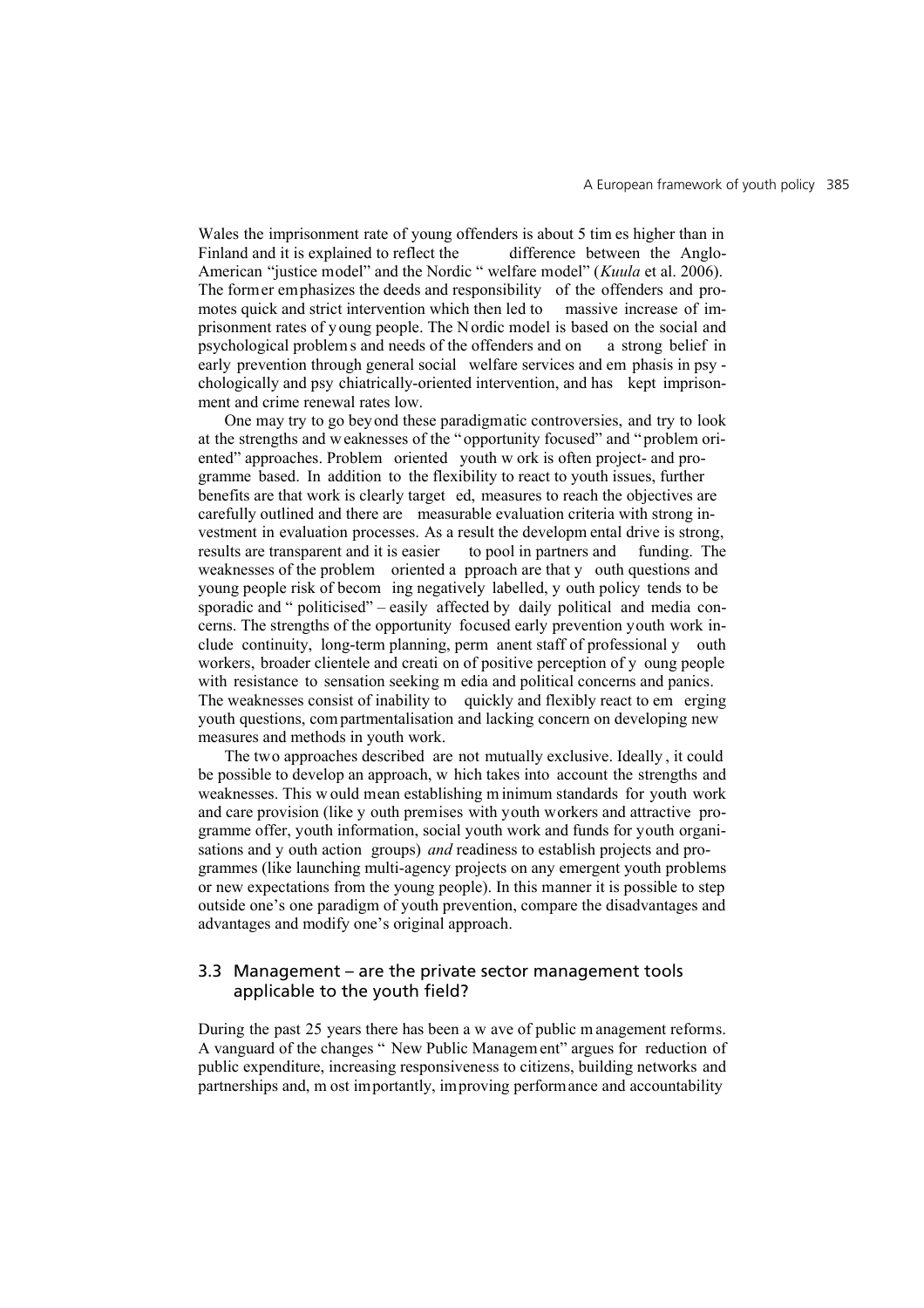through private sector management measures. It is understandable that the youth field feels hostile towards m any of these ideas. Youth workers in particular do not like taking their time from work with young people to filling activity sheets, statistical questionnaires, m anagerial docum ents, describing quality processes, measuring outputs, implementing Balanced Score Cards, apply ing results-based budgeting, managing the endless administrative tasks of contract projects, being surrounded by auditors, evaluators, researchers, consultants and quality assurance observers. As a result, there are a lot of oppositional thinking and polarized argumentation; some fiercely attacking m anagement reform s and m aintaining that "they are not for the y outh field" and others defending them and arguing that "the youth field is not essentially different from any other field".

On closer look, some of the methods of the public management reform may be turned into the advantage of youth work and some others, like " user participation", "partnerships with civil society " and " cross-sector cooperation", are examples of activities where the y outh field is already well ahead others and may thus benefit from its vanguard position. Why wouldn't the youth sector apply modern change management (strategic management) techniques? We should not blind our eyes from the fact that keeping the youth centre properly running, looking after projects, securing the financing of the organisation and so on sometimes absorbs all our attention and too little tim e is left to follow youth trends, to reflect y outh issues and new y outh cultures, to develop ways of working with new youth groups and to learn w orking in new contexts. One example is the resistance and even hostility that professional youth workers often feel against developing w ays to w ork w ith y oung people in the net – as if to deny that y oung people w ere not there, did not m eet other y oung people there, did not establish com munities there, did not create m eanings there, did not express and develop their identity and citizenship there, did not want to m eet a youth worker there, or did not face a huge am ount of problem s and insecurity there. Change m anagement is also needed in the y outh field. Properly used many of the quality management m ethods are useful for y outh adm inistration (for more details, see *Siurala* 2006).

Perhaps the m anagement reform s put a too high em phasis on change management and thus *strategic management.* Perhaps there are also other objectives than 'constant change'. We also must keep the current activities running and thus emphasize *operational management* – a word much lower on the list of top buzzwords of management consultants. Why not look for a compromise: finding a balance between properly running the daily activities and services of youth work (operational management) and pushing changes forward (strategic management)?

## 3.4 Horizontal co-ordination – searching for feasible administrative models

"Integrated youth policy" is one of the m ost fashionable w ord in today 's youth policy. It refers to the need to link and co-ordinate services for young people, because they are said to easily drop betw een them and because of their lacking status as fully fledged citizens their concerns are neglected. However, there is

Why wouldn't the youth sector apply modern change management techniques?

Properly used many of the quality management methods are useful for youth administration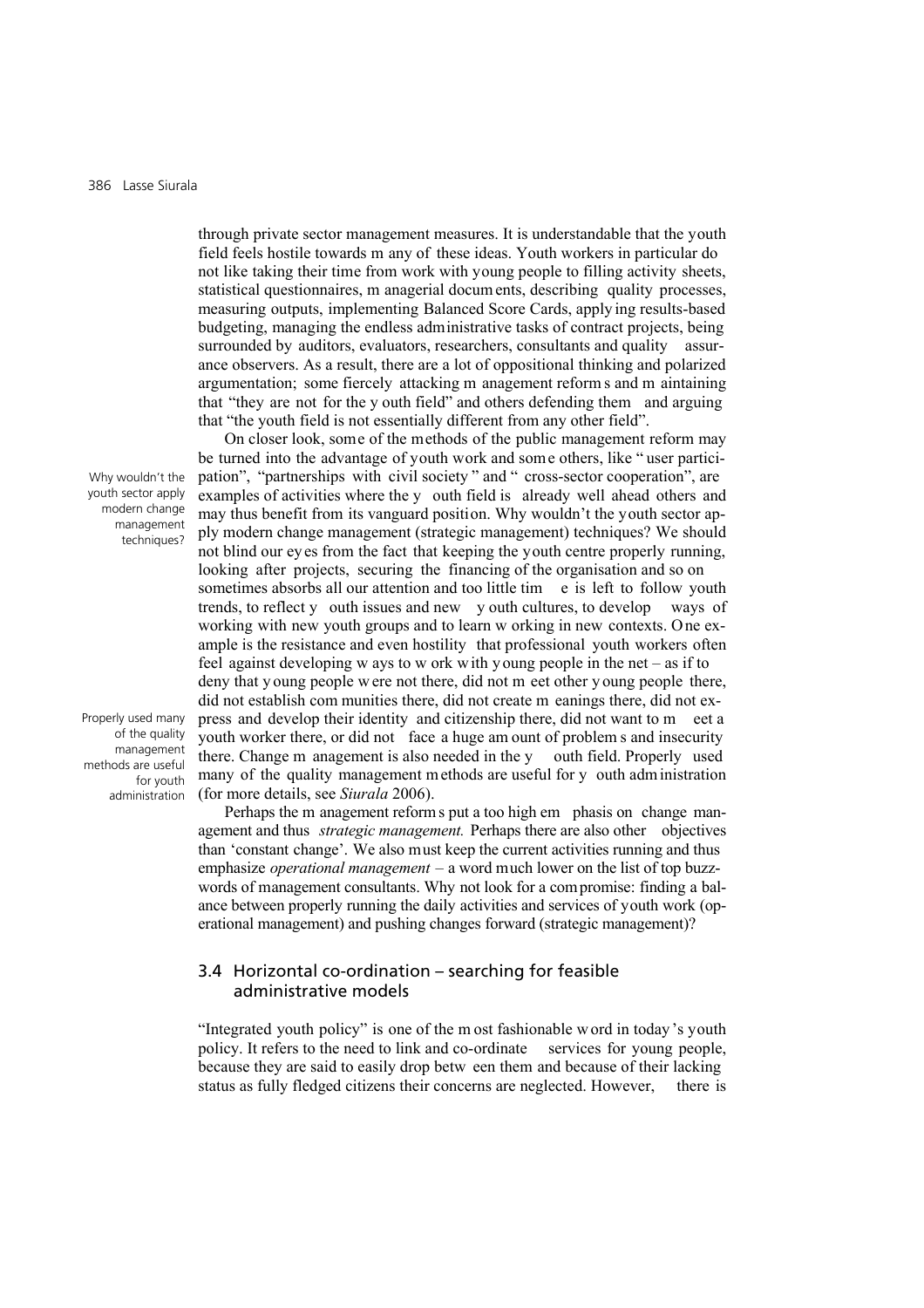no agreement on how broadly should y outh policies cover the different policy areas, nor on what are the administrative structures, methods and instruments of efficient cross-sector cooperation?

International youth policies (EU, CoE) tend to think that all, or at least 'all relevant', fields of public adm inistration should be covered – thus the term "comprehensive youth policy". In practice there are not m any examples on how this actually works in international, national or local policies. In reality the youth sector is focused at leisure servi ces and cooperate w ith only carefully selected partners from other sectors, m ostly the social, health, education and em ployment sectors. As an example the youth service of the City of Helsinki is not aiming at com prehensive y outh plans but prefers to talk about 'strategic alliances' with the social and the education sectors and focuses there on selected activities (work with youth at risk and education to democracy).

There is no universal solution to the pr oblem of coordination of y outh affairs. The UK is fam ous for its 'linked-up se rvices', like the Connexions programme (youth information and guidance) which brings together services needed for successful integration of young people. In The Netherlands, where a large spectrum of organisations and public adm inistration run services for y oung people, the challenge of coordination and quality control has been met through a government level "team of integrated inspectors" covering the key fields of y outh affairs. Another Dutch measure is establishment of a database to link the client information of all the organisations and public actors dealing with y outh at risk. The Canadian response to emergent youth issues is the practice and capacity to create multi-agency programmes with clear objectives, com prehensive measures, evaluation, research and sufficient funding. The Swedish appr oach is coordination through centrally designed youth policy plans to be im plemented by the municipalities. In Finland the new governm ent (2007) has establis hed 3 integrated policy programmes to boost better cooperation between the ministries.

Again, the variety of social and political contexts and practices across Europe makes direct transfer of good practices difficult, but there clearly exists room for more research, evaluation and learning. How successful are the efforts of comprehensive youth policies? Which partners or com binations of partners produce best results? Which measures are feasible in international, national and local level?

the variety of social and political contexts and practices across Europe makes direct transfer of good practices difficult

## 3.5 Youth representation – How should youth policies listen to the voice of youth?

There exists much oppositional thinking on how policy-makers should listen to the voice of y outh. Is it the sole m andate of the y outh organisations? How to listen to the voice of non-organised y outh or young people who m obilise themselves differently from the traditional y outh organisations? What is the role of youth research? How to make use of the know ledge of other experts of the youth field; municipal youth workers, organisations w orking for y oung people, experts on youth affairs in other fields relevant to y oung people (education, social and health field, sports, culture etc.)?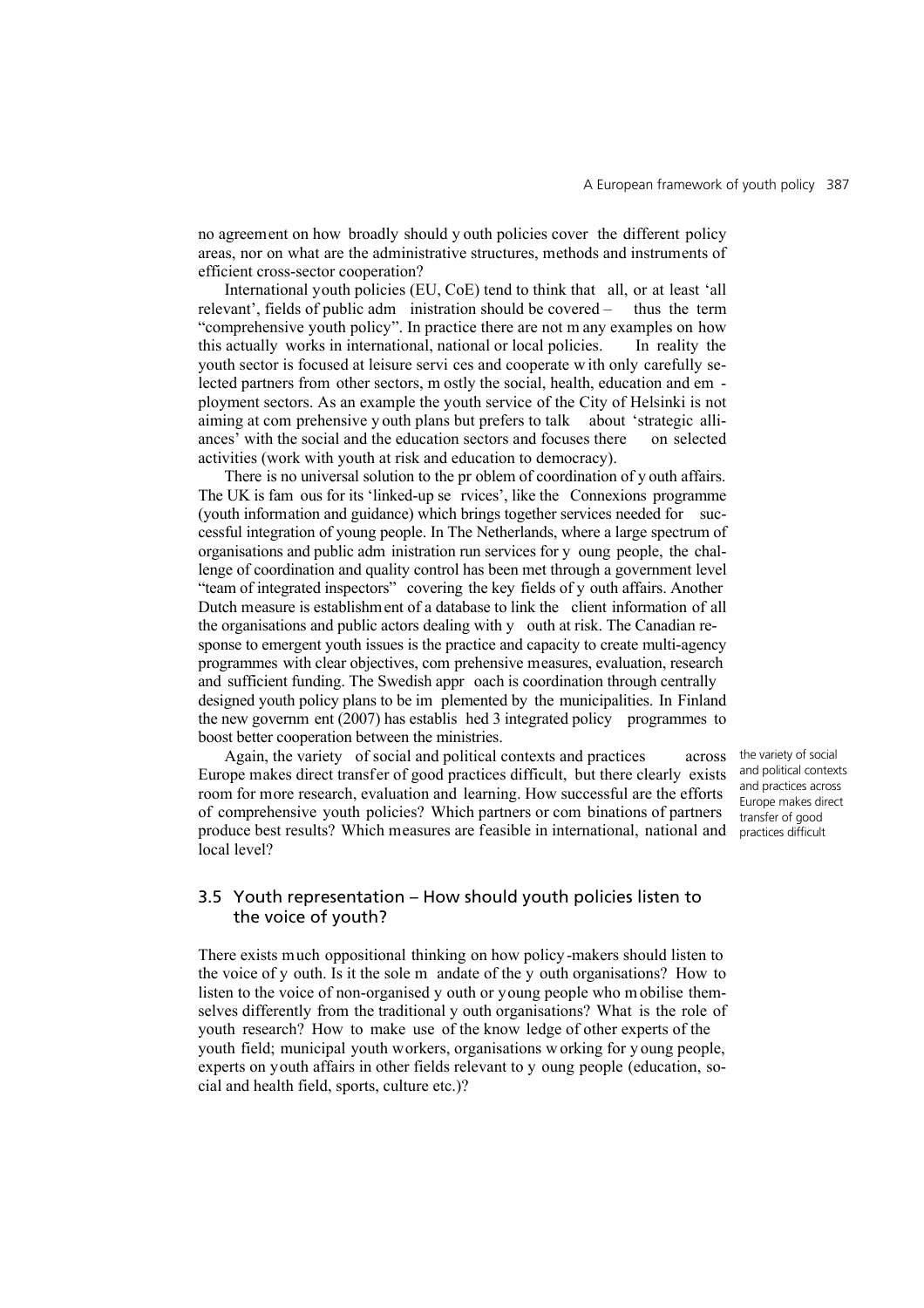In today's practices the governments and youth organisations have nearly a monopoly in representing young people.

In today's practices the governments and youth organisations (the European Youth Forum and National Youth Councils, in particular) have nearly a monopoly in representing young people. Occasional mass youth hearings do not essentially change this. True, the Council of Europe practice of 'co-m anagement' in the Youth Sector, through w hich representatives of governments and y outh organisations decide together on the budget and activities, is an inspirational model of youth participation. At the same time, many voices are not heard, a lot of expertise is left outside and a good part of w hat is actually happening in the youth scene is simply not captured.

Young people in Europe deserve a good re presentation of their concerns. We need to establish a better link between young people, their organisations, groups and actions, and the different actors working with y oung people: How could the policy makers have an up-to-date picture of what is going on in the lives of y oung people? How to improve the dialogue between researchers and policy m akers? How to integrate the expertise of those working with y oung people into y outh policy debates? How to develop m ethods of true participation of young people – methods with power, continuity and pe dagogical quality involved, and which are experienced by all young people as their instrument of influence?

#### 3.6 Knowledge – practice and actor based knowledge wanted!

German Youth Institute is a prim e example of research on y outh which serves a multiplicity of interests in the youth field. Smaller institutes exist in some countries. In Finland y outh researchers have established an active m ultidisciplinary network in close cooperation with the y outh ministry. Still, there is a need for applied research and  $R&D$  –type of research where the research agenda is set by those working in the youth field.

Another important source of knowledge on youth is linked to the recent debate on 'other knowledge' and 'silent knowledge'. These refer to y outh phenomena as seen by young people them selves ('other knowledge') and knowledge on y outh cumulated to youth workers through their every-day face-to-face work with young people ('silent knowledge'). Recently cultural crim inology has suggested that we should listen to the narratives of young people (criminal offenders or those at risk) to better understand the relationship between their actions and the society. Finnish researchers *Hänninen/Karjalainen/Lahti* (see 2006) have argued that in dealing with social disadvantage there are two types of knowledge: 'official knowledge' – the knowledge of the authorities which may consist of information from statistics, studies, registers, experts, committees, political documents etc., and what they call 'other knowledge' – knowledge from the disadvantaged people them selves or from people working directly with them . This may refer to tacit and experiential knowledge of y oung people and those working with y oung people, narrative knowledge, observation, dialogue, a docum entary film or other ty pes of artistic expression, etc. It is the knowledge which challenges and com plements 'official knowledge', knowledge which is sensitive to youth at risk, y oung offenders, marginalised youth etc.

'other knowledge' and 'silent knowledge'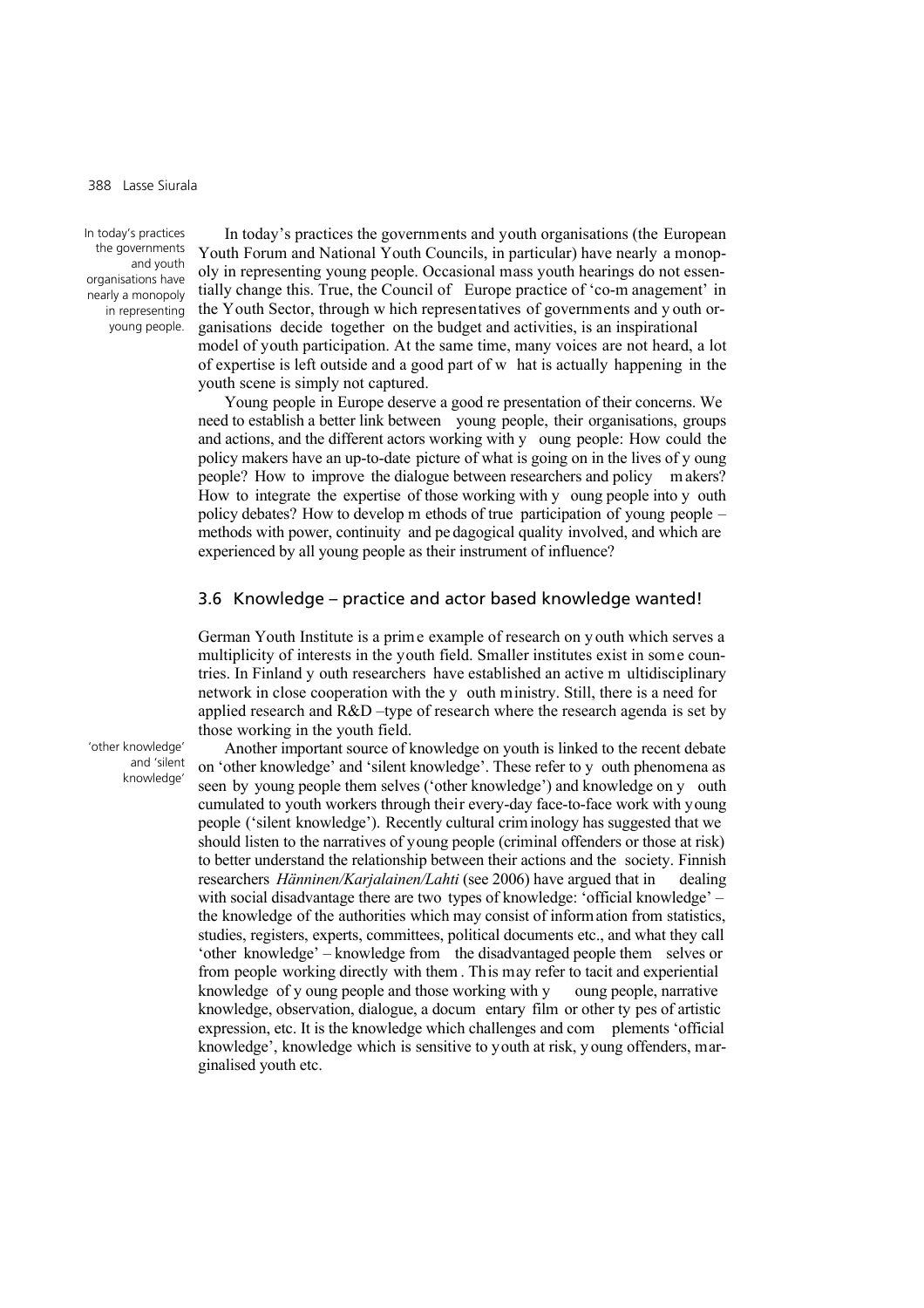## 4. Towards a network form of organisation?

European youth policy actors com prise of a large num ber of organisations of governments, ministries, regional and local y outh work structures, national and international y outh organisations, y outh researchers, etc. Som e are huge bureaucracies (EU) while others call them selves netw orks (research networks), still hierarchically organised. As was indicated in this paper, they all have their own assum ptions, interests, know ledge, com petences and practices. Finnish philosopher Pekka Himanen argues that many organisations lack the capacity to interact and communicate with each other, and as a result m iss learning and developmental opportunities. He speaks for a network form of organisation, which adds communication links inside and betw een hierarchical organisations, which creates opportunities for learning acro ss bureaucracies, which generates new constellations of groupings to w ork towards a common goal and which has the ability to utilize m odern information technology for these purposes. How open are European youth policy actors to engage themselves in a new type of open interaction?

Areas were found where open interac tion is gaining ground. The search for new forms of co-operation of y outh work between public, private and the  $3<sup>rd</sup>$  sector probably contribute to a m ore open atm osphere. Youth policies which try to balance early intervention measures with targeted intervention and care service create curiosity between those who traditionally have focused within one or two of the approaches. Even if New Public Managem ent raises strong emotional reactions for and agains t, there still is something useful for those who are first able to count to ten. Horizontal co-operation in public administration is a global challenge: as we improve systematic evaluation and research on the various efforts to link actors to co-ordinate services for y oung people, we learn.

However, the overall impression remains that the youth field also consists of social closures which focus in uncom promising advocacy and lobby ing, concentrate in defending their professional interests and criteria, or are unable to look beyond their existing practices or disciplinary clichés. Instead of involving oneself in open interaction and co-operation, international y outh organisations and their lobby groups are criticised to only repeat old m antras and claim mandates of being the main representative and knowledge producer of youth, which they do not have. Som e disapprove of the w ay the researchers define research problems, gather data and interpret them without really communicating with practitioners or taking them on board, and claim sole authority over knowledge production, which they cannot either do. The ministry level youth policy makers can have very distant links to the grass-root y outh work and impose, often without sufficient dialogue, objectives and tasks which the local level feel unrealistic and off the point. The local y outh workers who are focused on traditional methods of face-to-face encounter with the y oung people are sometimes resistant towards other forms of learning (like reading research and apply ing modern management techniques) and new types of w orking (like m oving to the net w here the young people have already gone).

The search for new forms of cooperation of youth work between public, private and the  $3<sup>rd</sup>$  sector probably contribute to a more open atmosphere.